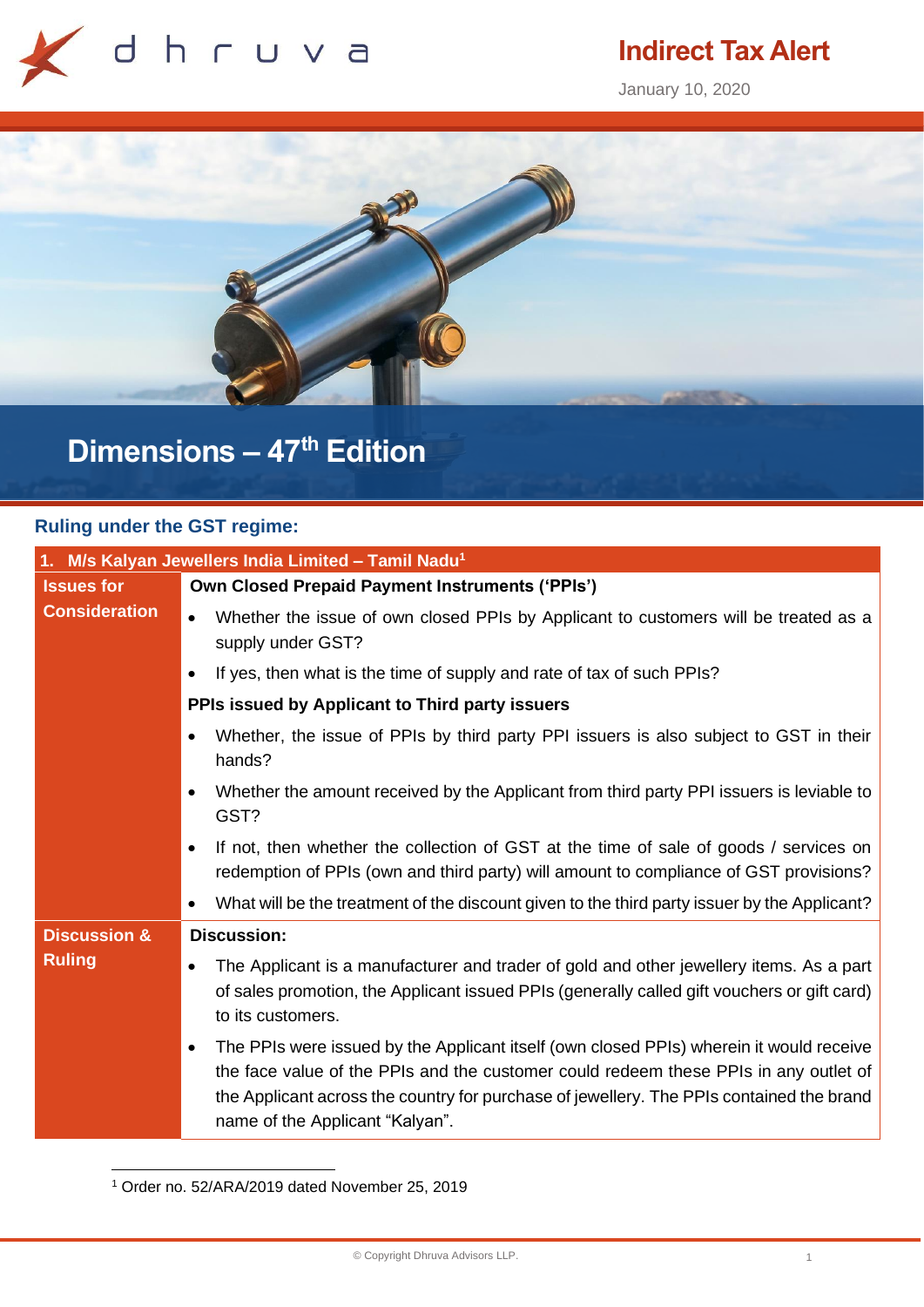

- Also, the Applicant's Kerala office (Kalyan Jewellers, Kerala) had entered into an agreement with a third party wherein Kalyan Jewellers, Kerala would issue the Applicant's PPIs to the said third party at a discount and the third party would issue the said PPIs at face value to the Applicant's customers (semi closed PPIs). The customers could then redeem the vouchers at any store of the Applicant across the country for purchase of jewellery.
- The PPIs issued by the Applicant are either in the form of paper or as a plastic card (gift) cards).
- The Applicant approached the Authority in respect of the various issues *(supra)* and contended as follows:
	- PPIs are actionable claim as per section 2(1) of the CGST Act and are not supply of goods or services in terms of clause 6 of Schedule III of the CGST Act, and thus not leviable to GST;
	- Sale of goods or services affected at the time of redemption of the PPIs are supply and would be taxed at the prescribed rates;
	- The revenue is recognised in the financials only at the time of redemption of PPIs by the customers for purchase of jewellery and not at the time of issue of the PPIs by the Applicant;
	- Reliance was placed upon several case laws to regard the PPIs as actionable claim.
- The Authority observed as follows:
	- **PPIs issued are not actionable claim**
		- o The PPIs issued are neither a claim to a debt nor do they give a beneficial interest in any movable property to the bearer of the instrument;
		- $\circ$  If the holder of PPI is unable to produce it for redemption before the specified time limit, the PPI becomes invalid and cannot be used to pay for any goods. Thus, PPIs are not actionable claim;
		- $\circ$  PPIs are an instrument accepted as consideration / part consideration for purchasing goods from the issuer and the identity of the supplier is established in the PPIs.
	- **PPIs are vouchers and goods under the CGST Act**
		- $\circ$  A PPI qualifies as a voucher as defined under section 2(118) of the CGST Act, since the PPI would be accepted as a consideration against the purchase of goods;
		- $\circ$  Further, the PPI has a value and ownership, and it is the property of whoever first purchases or redeems it and is movable. The face value of PPIs is the consideration paid for purchase of such PPIs. Thus, it is goods as per section 2(52) of the CGST Act;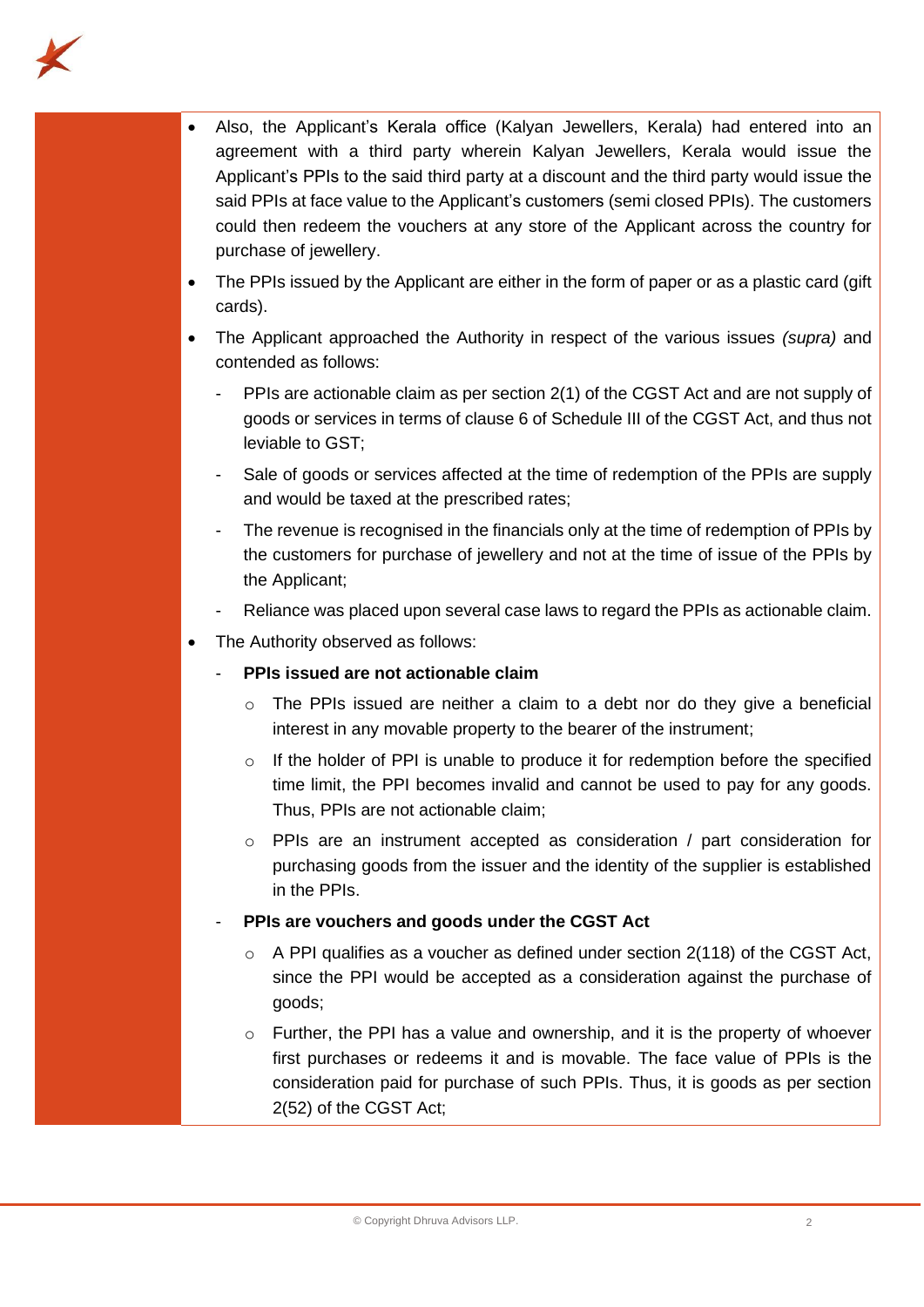

|                                                          | Sale of PPIs is in furtherance of business of the Applicant as the customer or<br>$\circ$<br>bearer will definitely buy jewellery from Applicant in the future. Hence, supply of<br>vouchers qualifies as 'supply' under GST.                                                                                                                               |
|----------------------------------------------------------|-------------------------------------------------------------------------------------------------------------------------------------------------------------------------------------------------------------------------------------------------------------------------------------------------------------------------------------------------------------|
|                                                          | Time of supply                                                                                                                                                                                                                                                                                                                                              |
|                                                          | As submitted by the Applicant, PPIs are redeemable against any jewellery<br>$\circ$<br>bought. Accordingly, as per section 12(4) of CGST Act, the time of supply of<br>PPIs is the date of redemption of PPIs.                                                                                                                                              |
|                                                          | <b>Classification and rate</b>                                                                                                                                                                                                                                                                                                                              |
|                                                          | Paper based PPIs are classifiable under chapter heading 4911 of the Customs<br>$\circ$<br>Tariff Act, 1975 (CTA) and would attract GST at the rate of 12%;                                                                                                                                                                                                  |
|                                                          | PPIs sold as gift cards are classifiable under chapter heading 8523 of the CTA<br>$\circ$<br>and would attract GST at the rate of 18%.                                                                                                                                                                                                                      |
|                                                          | Supply of PPI by Kalyan Jewellers, Kerala to third parties                                                                                                                                                                                                                                                                                                  |
|                                                          | The said questions pertain to supplies between Kalyan Jewellers, Kerala and<br>$\circ$<br>the third party issuers and between third party issuers and the Applicant's<br>customers. Kalyan Jewellers, Kerala is a distinct entity from the Applicant;                                                                                                       |
|                                                          | Hence, the questions raised are beyond the jurisdiction of the Authority.<br>$\circ$                                                                                                                                                                                                                                                                        |
|                                                          | <b>Ruling:</b>                                                                                                                                                                                                                                                                                                                                              |
|                                                          | Own closed PPIs are vouchers under the CGST Act and qualify as a supply.                                                                                                                                                                                                                                                                                    |
|                                                          | Time of supply of PPIs shall be the date of issue of PPIs if the PPIs are specific to any<br>particular goods or shall be the date of redemption of PPIs if the PPIs are redeemable<br>against any goods bought.                                                                                                                                            |
|                                                          | Paper based PPIs are classifiable under chapter heading 4911 of the CTA and would<br>$\bullet$<br>attract 12% GST. Gift cards are classifiable under chapter heading 8523 of the CTA and<br>would attract 18% GST.                                                                                                                                          |
| <b>Dhruva</b><br><b>Comments /</b><br><b>Observation</b> | Taxability of recharge coupons / vouchers as goods and not actionable claim has been<br>٠<br>a subject matter of litigation since the pre-GST era. Based on judicial interpretation,<br>recharge coupons were regarded as an actionable claim. Further, the Courts also took<br>cognizance of the dominant nature test while deliberating on these aspects. |
|                                                          | The Authority has held that a PPI is a payment instrument and not a claim to a debt /<br>٠<br>beneficial interest in any movable property so as to be regarded as an actionable claim.<br>Further, if the PPI is lost/misplaced and not produced before the specified time limit it<br>becomes invalid.                                                     |
|                                                          | The ruling has not taken cognizance of taxability of goods viz jewellery supplied against<br>٠<br>redemption of PPIs, probably not being the question before them. Not only it may<br>amount to double taxation, but also there are significant rate differences between the<br>two supplies.                                                               |
|                                                          | The issue continues to retain significance under GST as there are separate provisions<br>٠<br>(time of supply, place of supply and rate of tax) for taxability of vouchers and separate                                                                                                                                                                     |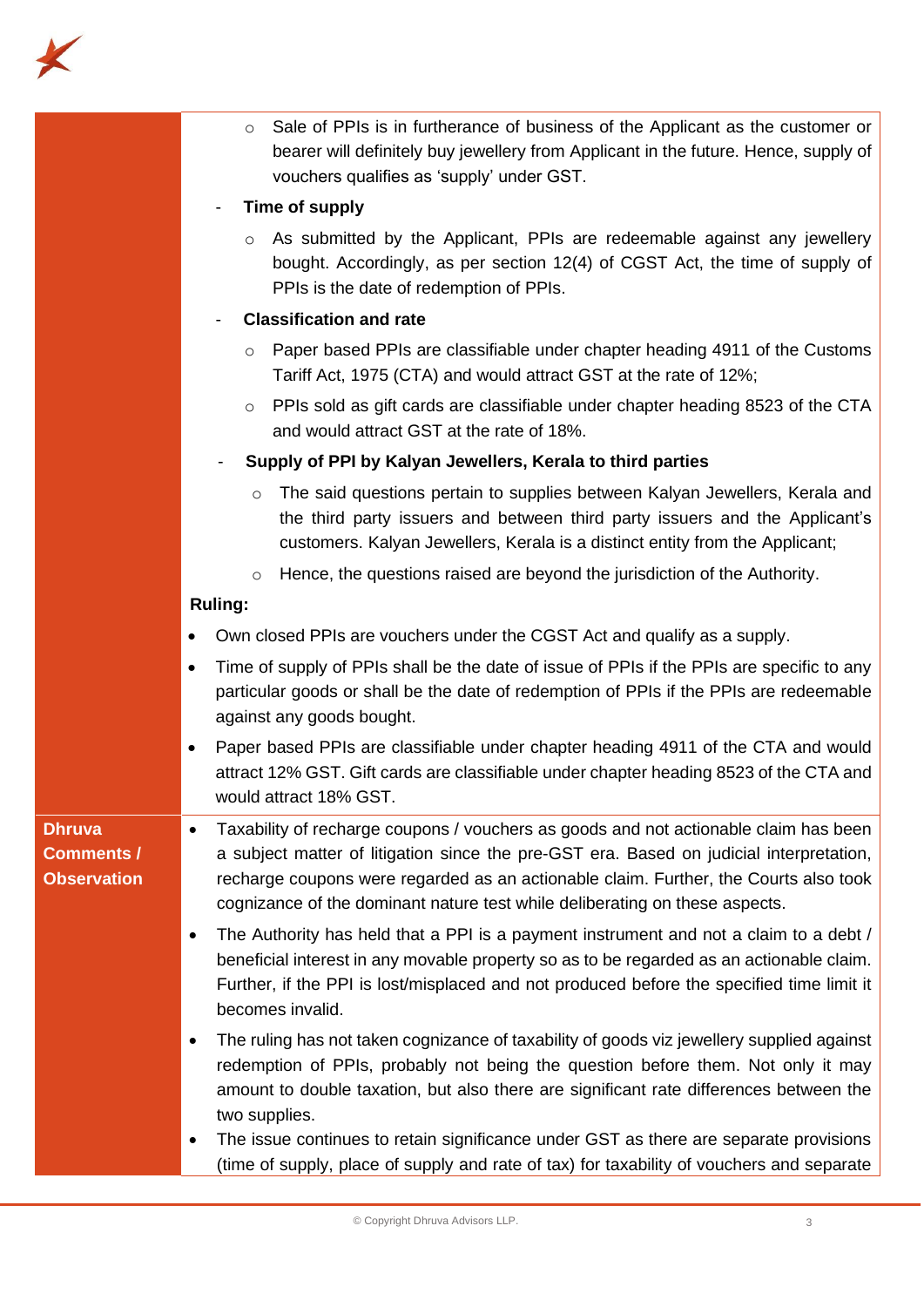

provisions for taxing eventual supply of goods / service on redemption of these vouchers.

| 2. M/s Sree Varalakshmi Mahaal LLP - Tamil Nadu <sup>2</sup> |                                                                                                                                                                                                                                                                                                                                                                |
|--------------------------------------------------------------|----------------------------------------------------------------------------------------------------------------------------------------------------------------------------------------------------------------------------------------------------------------------------------------------------------------------------------------------------------------|
| <b>Issue for</b><br><b>Consideration</b>                     | Whether the input tax credit (ITC) can be availed on the inputs and input services used in<br>the construction of the marriage hall, which is given on lease, in order to nullify the<br>cascading effect of tax?                                                                                                                                              |
| <b>Discussion &amp;</b>                                      | <b>Discussion:</b>                                                                                                                                                                                                                                                                                                                                             |
| <b>Order</b>                                                 | The Applicant had constructed a marriage hall which it leases out for short term periods.<br>$\bullet$<br>In order to construct the hall, the Applicant had used various goods like steel, cement,<br>wires, etc. and services like consultancy service, architectural service, legal and<br>professional, etc. upon which GST had been paid by the Applicant. |
|                                                              | As per section 17(5)(d) of the CGST Act, ITC on the above goods / services could not<br>be taken.                                                                                                                                                                                                                                                              |
|                                                              | The Applicant approached the Authority, and contended that the ITC should be eligible<br>on the basis of the following grounds:                                                                                                                                                                                                                                |
|                                                              | Section 17(5)(d) would apply to those situations where the inputs are consumed for<br>construction of an immovable property which is meant and intended to be sold. Sale<br>of property, post issuance of the completion certificate does not attract GST.<br>Consequently, the break of tax chain is justified;                                               |
|                                                              | However, in the present case, GST would be paid on rental income and therefore,<br>denial of ITC would be unjust, oppressive and against the rationale of GST which is<br>to prevent cascading effect of multi stage taxation. This would also lead to violation<br>of Article 14 of the Constitution of India;                                                |
|                                                              | In the case of Safari Retreats Pvt. Ltd. and others v. Chief Commissioner of CGST<br>and others <sup>3</sup> , the Hon'ble High Court allowed the ITC on the goods and services used<br>in the construction of building which was let out.                                                                                                                     |
|                                                              | The Authority observed as under:                                                                                                                                                                                                                                                                                                                               |
|                                                              | In terms of section 17(5)(d) the Applicant is not eligible to claim the ITC on the goods<br>or services used in the construction of the marriage hall;                                                                                                                                                                                                         |
|                                                              | The scheme of legislature is amply clear, and power is granted in accordance with<br>section 16(1) of the CGST Act, 2017 whereby restriction of credit flow of credit shows<br>the intention of the law that the ITC may not always be allowed partially or fully;                                                                                             |
|                                                              | Interpretation of legislature can't differ from person to person according to their<br>requirements and suitability;                                                                                                                                                                                                                                           |

<sup>2</sup> Order no. 51/ARA/2019 dated November 25, 2019

 $3$  W.P. (C) No. 20463 of 2018 dated April 17, 2019 – High Court of Orissa, Cuttack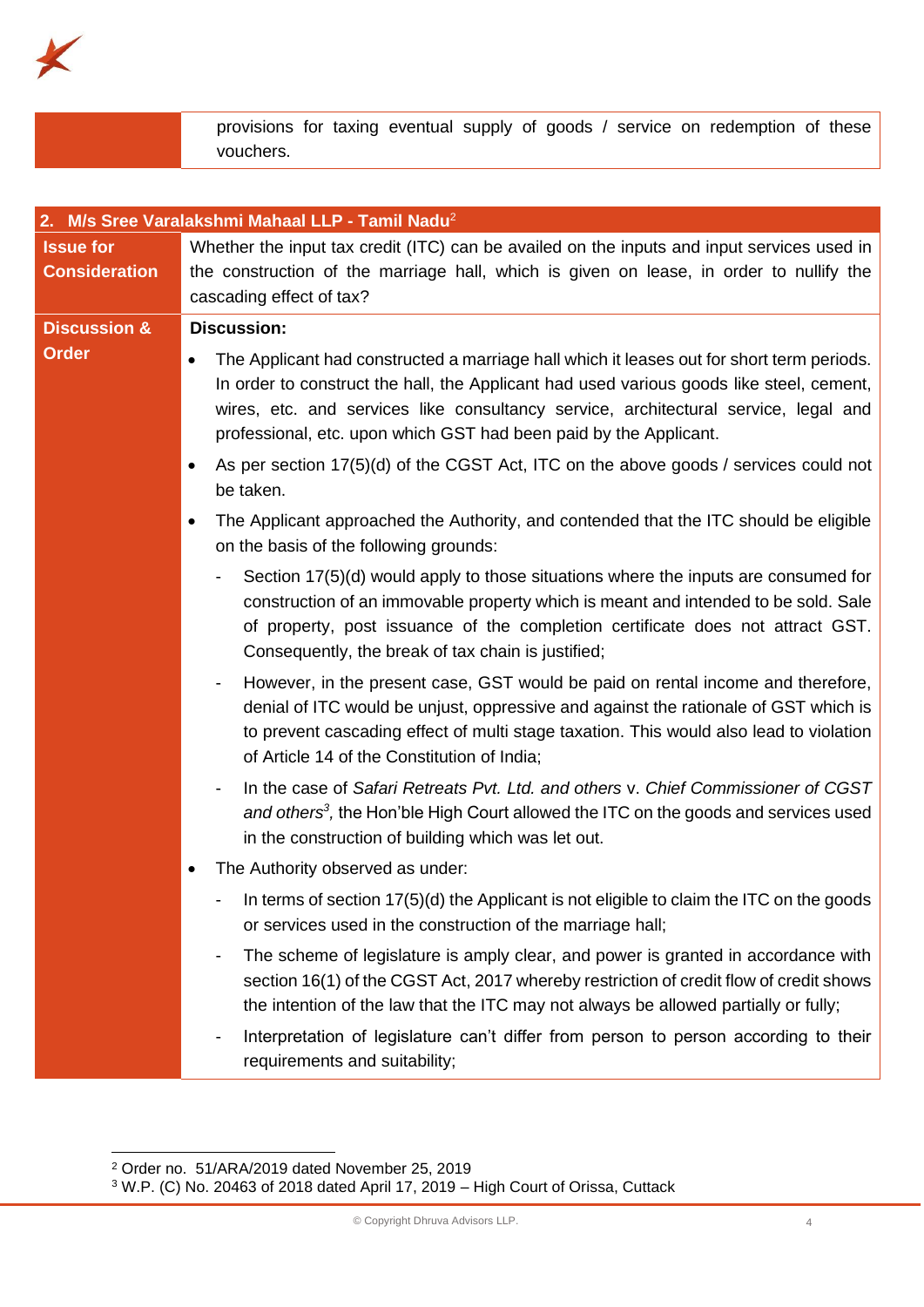

|                                                           | In the case of Safari Retreats (supra), on a case to case basis, the High Court has<br>$\blacksquare$<br>allowed the ITC but has not regarded section $17(5)(d)$ as ultra-vires. Since the<br>section is found to be valid, there is no reason to go beyond the statutory provisions. |
|-----------------------------------------------------------|---------------------------------------------------------------------------------------------------------------------------------------------------------------------------------------------------------------------------------------------------------------------------------------|
|                                                           | <b>Ruling:</b>                                                                                                                                                                                                                                                                        |
|                                                           | The ITC is not available against any goods or services used by the Applicant for construction<br>of the marriage hall on his own account, even if said gods / services are used in course or<br>furtherance of his business.                                                          |
| <b>Dhruva</b><br><b>Comments /</b><br><b>Observations</b> | The eligibility of CENVAT credit on goods / services used for the construction of a<br>building which is further let out has been a matter of dispute since the pre-GST regime,<br>wherein several matters are pending before the Supreme Court.                                      |
|                                                           | Further, the present ruling has attempted to distinguish the judgment passed by the High<br>$\bullet$<br>Court in the case of Safari Retreats (supra) which has been appealed before the Hon'ble<br>Supreme Court and is pending admission and is pending for hearing.                |

|                                           | 3. M/s Great Eastern Shipping Company Ltd. v. Dy. Commissioner of Customs (Import) and others <sup>4</sup>                                                                                                                                                                                                                                                                                                                                                                                                                                                                                                                                                                                                                                       |
|-------------------------------------------|--------------------------------------------------------------------------------------------------------------------------------------------------------------------------------------------------------------------------------------------------------------------------------------------------------------------------------------------------------------------------------------------------------------------------------------------------------------------------------------------------------------------------------------------------------------------------------------------------------------------------------------------------------------------------------------------------------------------------------------------------|
| <b>Issues for</b><br><b>Consideration</b> | Whether the law prevalent as on the date of import of vessel or the date of filing of Bill<br>$\bullet$<br>of Entry (BOE) would be reckoned for the levy of applicable Custom duties? Is levy of<br>IGST sustainable on vessel imported before introduction of GST?                                                                                                                                                                                                                                                                                                                                                                                                                                                                              |
|                                           | Whether the deposit of penalty absolves an importer from filing Bill of Entry in respect of<br>the import of vessel?                                                                                                                                                                                                                                                                                                                                                                                                                                                                                                                                                                                                                             |
| <b>Discussion &amp;</b>                   | <b>Discussion:</b>                                                                                                                                                                                                                                                                                                                                                                                                                                                                                                                                                                                                                                                                                                                               |
| <b>Judgment</b>                           | The Petitioner is engaged in providing shipping services which includes transportation<br>of crude oil, petroleum products, gas and dry bulk commodities. The Petitioner acquired<br>a motor ship in the year 2011 and obtained general license to undertake worldwide and<br>coastal trade in Indian waters. The vessel arrived at the Visakhapatnam port in India in<br>the year 2012. The Petitioner claimed full exemption from Basic Customs Duty and<br>Additional Duty of Customs vide notification no.12/2012 dated March 17, 2012 issued<br>under the Customs and Central Excise law respectively. Further, exemption from<br>Special Additional duty of Customs was also claimed vide notification no. 23/2002 dated<br>March 1, 2002. |
|                                           | In the year 2012, the Petitioner tried to file the bill of entry (BOE) through their agent and<br>Steel Authority of India Limited also submitted a letter to the Assistant Commissioner of<br>Customs (Import) seeking inclusion of the vessel as a separate line item in the Import<br>General Manifest (IGM) to enable the agent to file the BOE. Thereafter, the agent also<br>filed a letter stating the line inclusion was not permitted due to failure in the ICEGATE<br>system and consequently was unable to file BOE till the sailing of the vessel from the<br>port.                                                                                                                                                                  |

<sup>4</sup> TS-1194-HC-2019(AP) - CUST - The Hon'ble High Court of Andhra Pradesh at Amaravati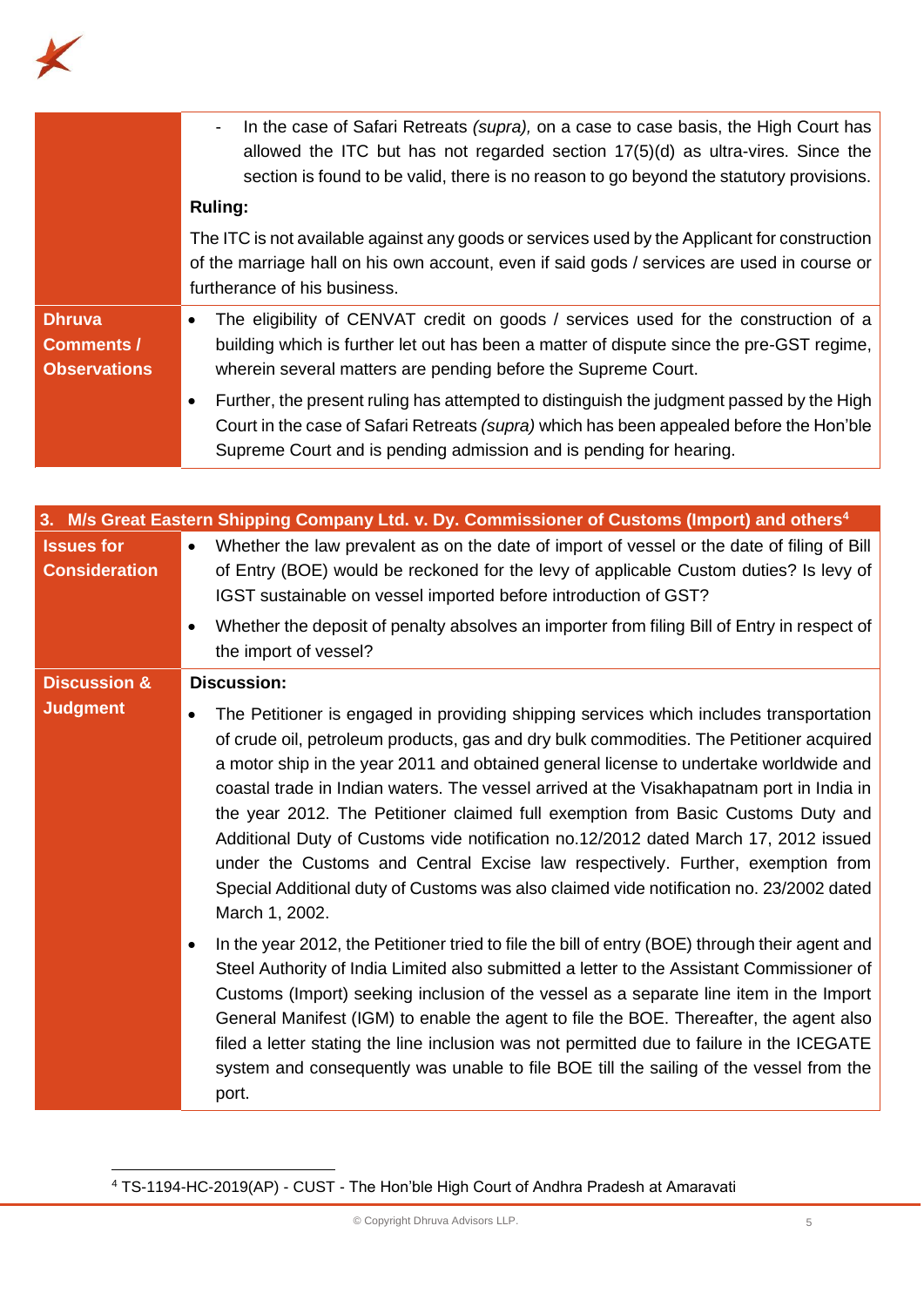

- In June 2018, the Petitioner, on realisation that IGM and BOE had not been filed, voluntarily brought this fact to the notice of the Commissioner of Customs (Import) and sought regularisation clarifying that there was no duty implication on the date of import.
- In July 2018, a show cause notice was issued followed by an order levying penalty for violations of section 30 and 46 of the Customs Act, 1962 (Customs Law). The Petitioner complied with the order and deposited the penalty. Thereafter, the Petitioner filed a manual BOE to regularise the import of vessel at 'NIL' rate of Customs duty and filed a letter with the authorities seeking issuance of closure report and cancellation of manual BOE as the import has been regularised on payment of penalty.
- In response, the Authorities issued a letter stating that the cancellation of manual BOE and issuance of a closure report is not in consonance with the provisions of the Customs Law. Further, the payment of penalties does absolve the Petitioner from the assessment of imported goods under section 17 of the Customs Law and the Respondents seek to continue with the assessment / re-assessment proceedings against the Petitioner for the levy of IGST @ 5% on vessel imported into India in terms of section 3(7) of the Customs Tariff Act, 1975.
- Aggrieved by the actions of the Customs Authorities, the Petitioner filed a Writ Petition before the Hon'ble High Court. On perusing relevant provisions of the Customs Law and referring to various judicial precedents, the Hon'ble High Court observed as under:
	- Section 30 of the Customs Law casts an obligation to make a declaration regarding the arrival of the goods and section 46 of the Customs Law provides the manner and timeline for presentation of BOE. Further, penalty or charges are imposed for contravention of the aforesaid provisions and not for absolving or discharging the importer from liability to present BOE. Therefore, the contention of the Petitioner that there is no need to present manual BOE upon payment of penalty and further request for withdrawal of manual BOE presented for regularisation is not tenable;
	- The tax rates prevailing on the date of import would be applicable. Since IGST law was introduced on 1<sup>st</sup> July 2017 and therefore was not in existence in 2012, there should not be any imposition of IGST levy, even if the manual bill of entry is filed in 2018;
	- Reliance was placed on the judgment pronounced by Hon'ble Bombay High Court in the case of *SEAMEC Limited & Anr.* v*. Union of India & Ors<sup>5</sup>* wherein a previously imported vessel was sent for repairs out of the territorial waters. On return the vessel was seized by the authorities and was provisionally assessed to Customs duty. Further, the duty liability was determined by the authorities by including the value of the imported vessel, apart from value of repairs, which was initially exempt from the levy of Customs duty at the time of import. The Hon'ble High Court had held that inclusion of the value of vessel which was exempt at the time of import would not be justified for securing the provisional release of the vessel;

<sup>5</sup> W.P. (L) no. 2921 of 2011 – The Hon'ble High Court of Judicature at Bombay (Appellate Site)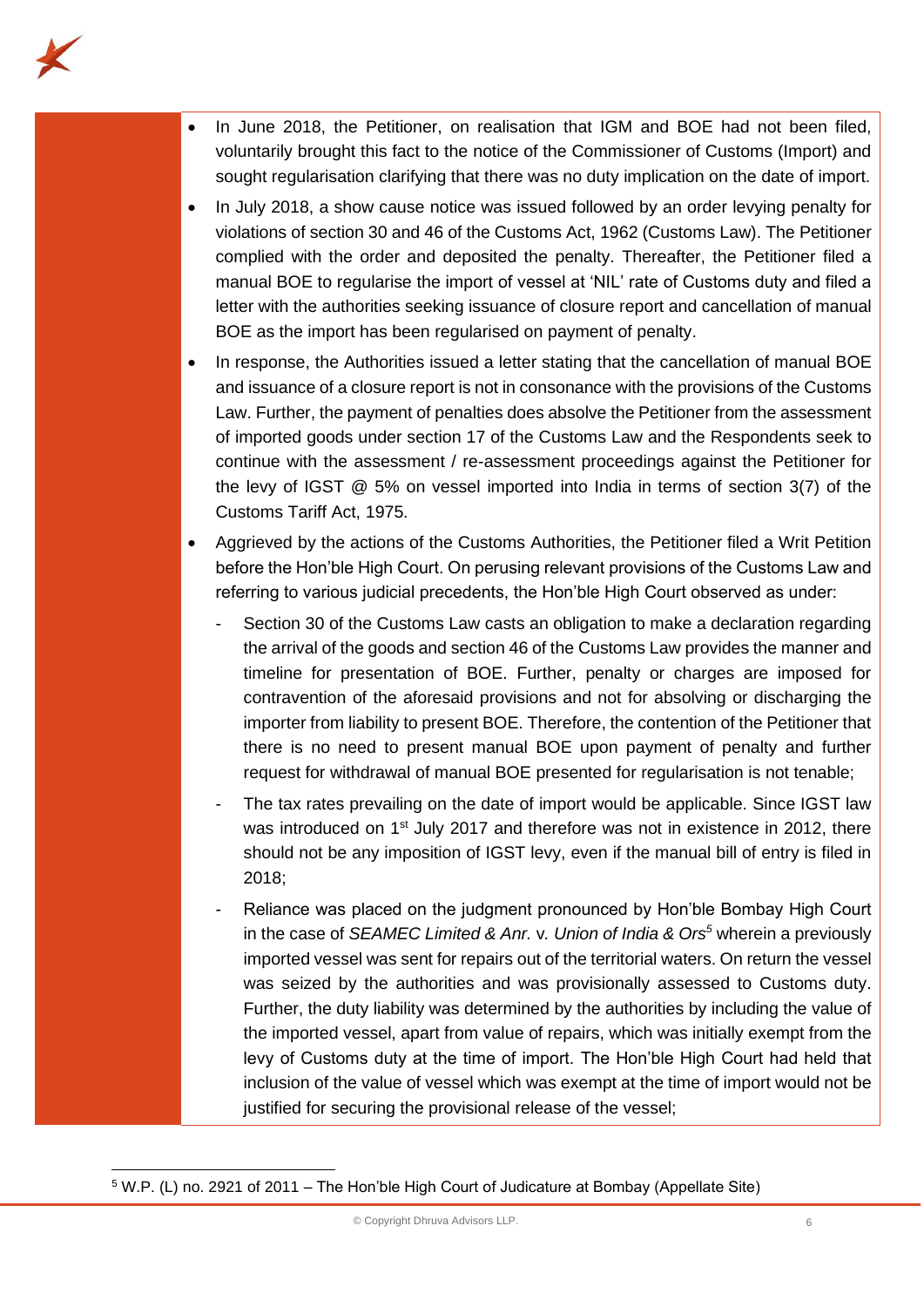

|                     | Reliance was also placed on the decision of the Hon'ble CESTAT in the case of<br>Samson Maritime Ltd. v. Commissioner of Customs (Import), Mumbal <sup>6</sup> wherein a tug<br>was imported which was exempt from Customs duty. Port clearances was also<br>granted for coastal runs. Subsequently, the exemption was withdrawn and a duty of<br>5% introduced. Thereafter the tug was seized, and provisional release was allowed<br>filing of BOE on payment of duties and penalties. The Hon'ble CESTAT held that<br>since on the date of initial import there was total exemption from payment of duty, |
|---------------------|--------------------------------------------------------------------------------------------------------------------------------------------------------------------------------------------------------------------------------------------------------------------------------------------------------------------------------------------------------------------------------------------------------------------------------------------------------------------------------------------------------------------------------------------------------------------------------------------------------------|
|                     | the demand of duty for provisional release of the vessel by the Revenue is not<br>justifiable;                                                                                                                                                                                                                                                                                                                                                                                                                                                                                                               |
|                     | The Hon'ble High Court observed that the vessel was imported in 2012 was allowed<br>$\qquad \qquad \blacksquare$<br>to run after giving necessary port clearances for such runs on several occasions till<br>manual BOE was filed. Thus, if the date of filing of the BOE is to be reckoned as the<br>relevant date for application of the law in existence, it would lead to anomalous<br>situations and uncertainty. Therefore, irrespective of the date of presentation of the<br>bill of entry, the same shall be deemed to have been presented on the date of actual<br>entry inwards of the vessel.    |
|                     | Judgment:                                                                                                                                                                                                                                                                                                                                                                                                                                                                                                                                                                                                    |
|                     | The Hon'ble High Court granted relief to the Petitioner stating that the law prevalent as on<br>the date of import of vessel would be applicable and tax cannot be levied based on the law<br>in existence on the date of filing of manual bill of entry.                                                                                                                                                                                                                                                                                                                                                    |
| <b>Dhruva</b>       | Interestingly, the judgment states that whether bill of entry is presented before the date of                                                                                                                                                                                                                                                                                                                                                                                                                                                                                                                |
| <b>Comments /</b>   | entry or after the date of entry, the bill of entry shall be deemed to be presented on the date                                                                                                                                                                                                                                                                                                                                                                                                                                                                                                              |
| <b>Observations</b> | of actual entry inwards, and the said date to be reckoned as the 'relevant date' for<br>application of law on that date. In case, where bill of entry is filed after entry inwards, will                                                                                                                                                                                                                                                                                                                                                                                                                     |
|                     | this observation run contrary to section 15(1)(a) of Customs Law? That apart, given that                                                                                                                                                                                                                                                                                                                                                                                                                                                                                                                     |
|                     | IGST law has been introduced much later than the date of import, it could not have been<br>levied basis the manual filing of bill of entry.                                                                                                                                                                                                                                                                                                                                                                                                                                                                  |

## **Judgment under Pre-GST era:**

| 1. M/s Brahmaputra Metallics Ltd. v. The State of Jharkhand & Others <sup>7</sup> |                                                                                                                                                                                                                                                                             |
|-----------------------------------------------------------------------------------|-----------------------------------------------------------------------------------------------------------------------------------------------------------------------------------------------------------------------------------------------------------------------------|
| <b>Issue for</b>                                                                  | Whether the Petitioner is entitled to the benefits under the Jharkhand Industrial Policy, 2012                                                                                                                                                                              |
| <b>Consideration</b>                                                              | (the JIP) from date of its introduction or from the date of issuance of follow up notification?                                                                                                                                                                             |
| <b>Discussion &amp;</b>                                                           | <b>Discussion:</b>                                                                                                                                                                                                                                                          |
| <b>Judgment</b>                                                                   | The Petitioner is engaged in the manufacture of Sponge Iron and M.S. Billet. The<br>$\bullet$<br>Petitioner also has its own captive thermal power plant for generation of electricity for<br>captive consumption and started commercial production w.e.f. August 17, 2011. |
|                                                                                   | The JIP was introduced, with retrospective effect from April 1, 2011, to provide<br>exemption from payment of 50% of electricity duty for a period of 5 years to new or                                                                                                     |

<sup>&</sup>lt;sup>6</sup> 2016 (333) ELT 148 (Tri. Mumbai)

<sup>7</sup> TS-1192-HC-2019(JHAR)-VAT - The Hon'ble High Court of Jharkhand at Ranchi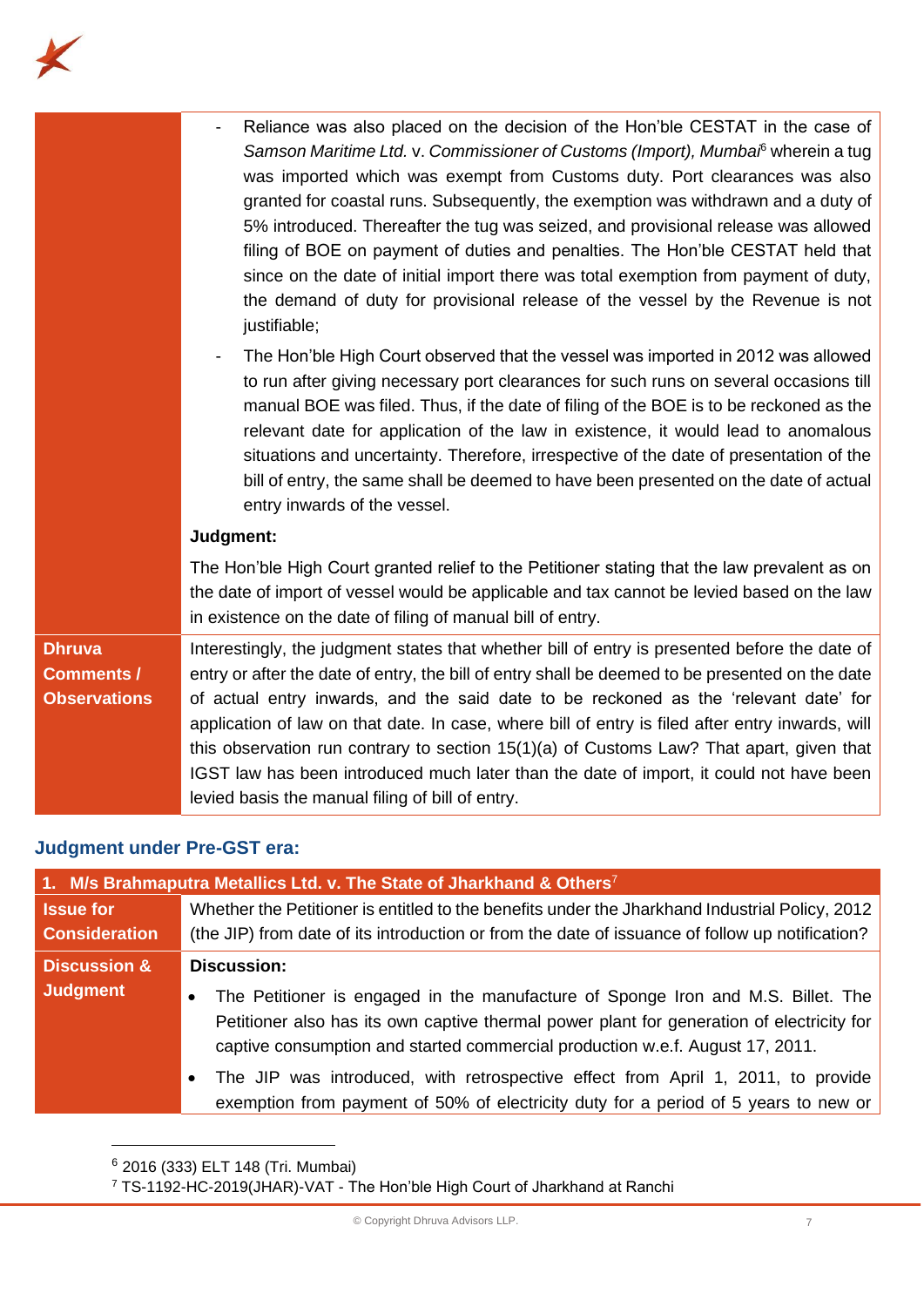

existing industrial units for setting up captive power plant. The JIP also contained a clause for issuance of follow up notification within 1 month. However, follow up notifications was issued for giving effect to the provisions of the JIP only on January 8, 2015. The Petitioner filed its claim for 50% exemption of electricity duty for the FYs 2011- 12, 2012-13, 2013-14. However, the said benefit was denied since the follow up notification was not issued until January 8, 2015. Aggrieved by the said denial, the Petitioner filed a writ petition.

- The Petitioner submitted as under:
	- The denial of benefits is illegal and arbitrary. The follow up notification was issued belatedly with a prospective effect. Accordingly, the Petitioner shall get benefit for one or two financial years only as period of five years from date of commissioning ends in FY 2015-16 and lose out on the benefits for the remaining years;
	- Reliance was placed on the judgment pronounced by the Hon'ble Supreme Court in case of *The State of Bihar and Ors.* v. *Kalyanpur Cement Ltd. <sup>8</sup>* and *Manuelsons Hotels Private Limited* v. *State of Kerala & Others<sup>9</sup>* to substantiate its contentions.
- The Respondents submitted that the follow up notification could not be issued till January 8, 2015 due to certain reasons. Further, no period was prescribed for an outer limit to issue the notification and hence no rights vest in the hands of Petitioner.
- On a detailed examination of the facts, the Hon'ble High Court observed as under:
	- With the issuance of the JIP, the State Government provided a promise to give the benefit of exemption of 50% in electricity duty for a period of 5 years to new and existing industrial units for setting up captive power plant. Further, the follow up notification, even though issued belatedly, shows the intention to give effect to the promise;
	- Reliance was also placed on the case of *M/s Usha Martin Ltd.<sup>10</sup>* wherein a Writ Application filed praying for issuance of direction upon the State of Jharkhand to issue the follow up notification in relation to the JIP. The impugned follow up notification was issued by the State Government during pendency of the aforementioned Writ Application;
	- The impugned notification, which prescribes a prospective application, denies the promise of benefits given by the Government to the eligible industrial units who were entitled to claim the benefits from the year 2011;
	- The denial of benefit for FY 2011-12, 2012-13, 2013-14 shall be hit by the doctrine of *promissory estoppel*. Also, benefit cannot be denied on non-issuance of notification as it is unreasonable on the part of the Government to get away without fulfilling its promise;
	- The Hon'ble High Court rejected the alternate submission of the Petitioner that benefit may be given from the date of issue of the impugned notification since the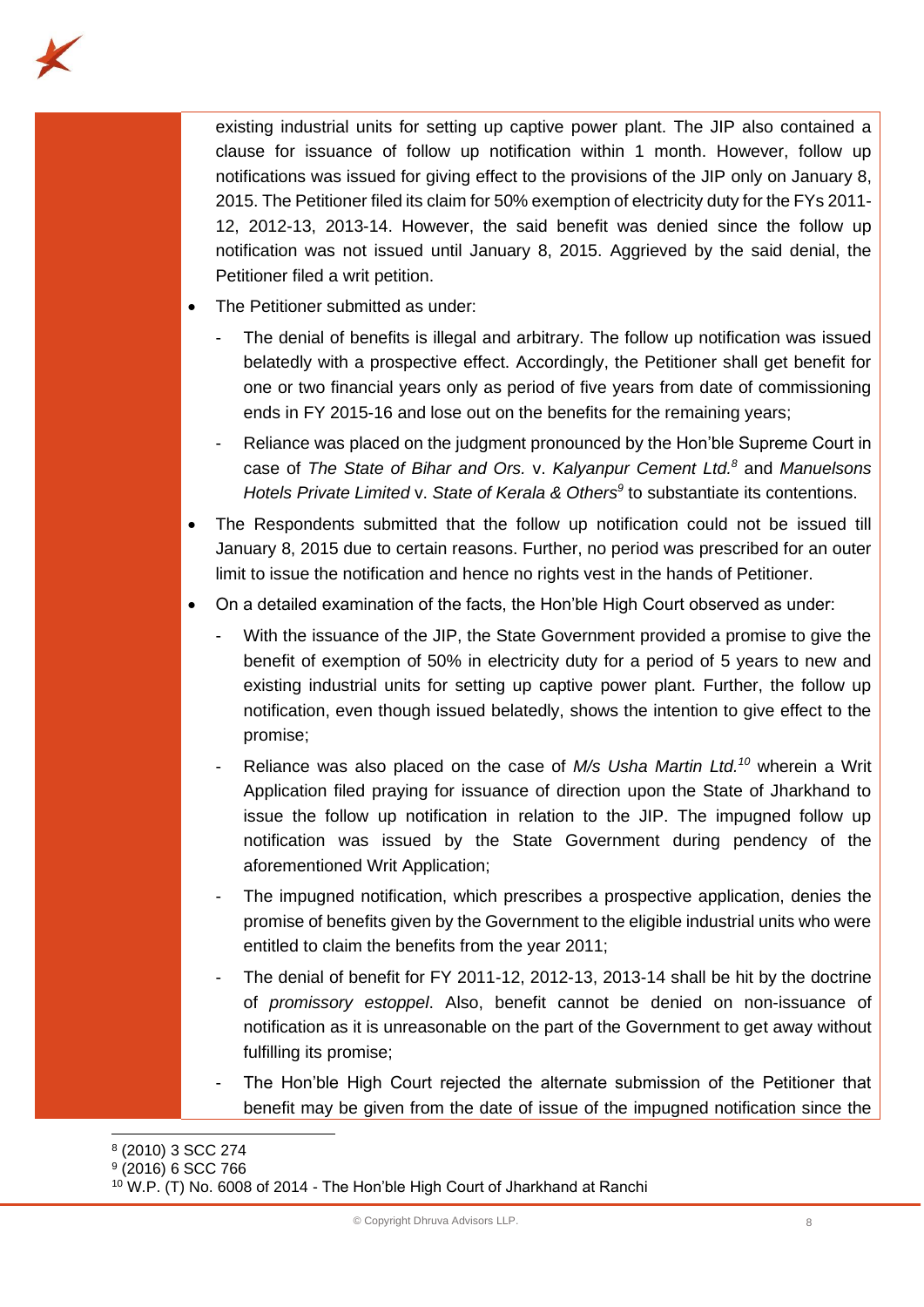

|                                                           | JIP clearly provides an exemption period of 5 years from the date of commission of<br>industrial unit and the same cannot be extended any further.                                                                                                                                                                                                                  |
|-----------------------------------------------------------|---------------------------------------------------------------------------------------------------------------------------------------------------------------------------------------------------------------------------------------------------------------------------------------------------------------------------------------------------------------------|
|                                                           | Judgment:                                                                                                                                                                                                                                                                                                                                                           |
|                                                           | The Hon'ble High Court held that the follow up notification shall be deemed to be in effect<br>April 1, 2011 i.e. the date of introduction of the benefits under the JIP and the electricity<br>duty already deposited by the Petitioner shall be adjusted against future liability of the<br>electricity duty.                                                     |
| <b>Dhruva</b><br><b>Comments /</b><br><b>Observations</b> | The doctrine of <i>promissory estoppel</i> prevents the promisor from withdrawing a promise to<br>the promisee if the latter has reasonably relied upon the same. It is a well settled law that<br>reduction of benefits under the Incentive Scheme resulting from issuance of follow up<br>notification having prospective application is clearly not permissible. |

|                         | 2. M/s Tarapore & Co., Jamshedpur v. The State of Jharkhand, Finance Department and others <sup>11</sup>                                                                                                                                                                                                                                                                                                                                                                                                                                                                                                                             |
|-------------------------|--------------------------------------------------------------------------------------------------------------------------------------------------------------------------------------------------------------------------------------------------------------------------------------------------------------------------------------------------------------------------------------------------------------------------------------------------------------------------------------------------------------------------------------------------------------------------------------------------------------------------------------|
| <b>Issue for</b>        | Can the authorities deny Input Tax Credit to the purchasing dealer for non-payment of tax                                                                                                                                                                                                                                                                                                                                                                                                                                                                                                                                            |
| <b>Consideration</b>    | into the Government Treasury by the selling dealer?                                                                                                                                                                                                                                                                                                                                                                                                                                                                                                                                                                                  |
| <b>Discussion &amp;</b> | <b>Discussion:</b>                                                                                                                                                                                                                                                                                                                                                                                                                                                                                                                                                                                                                   |
| <b>Judgment</b>         | The Petitioner, engaged in the business of works contract, made certain purchases from<br>$\bullet$<br>M/s. Sanatan Enterprises (Seller) for which tax invoices were issued by the Seller. The<br>Petitioner paid the dues along with VAT and claimed Input Tax Credit (ITC) in respect<br>of the aforesaid purchases in the VAT return.                                                                                                                                                                                                                                                                                             |
|                         | On scrutiny of the returns, the Authorities found that the MIS did not reflect the amount<br>$\bullet$<br>of ITC claimed by the Petitioner in the VAT returns filed by the Seller and notice under<br>section 33 of the JVAT Act was issued to the Petitioner. In reply, the Petitioner produced<br>evidences including the tax invoices to satisfy the assessing authority regarding the<br>genuineness of the transaction. Thereafter, the Authorities passed an order disallowing<br>claim of ITC along with interest.                                                                                                            |
|                         | Aggrieved by the said order, the Petitioner filed a Writ Petition before the Hon'ble High<br>Court and challenged the vires sub-clause (xvii) inserted via amendment under section<br>18(8) of the Jharkhand Value Added Tax Act, 2005 (JVAT Act) on the ground of being<br>violative of Article 14 of the Constitution of India and discriminatory in nature.                                                                                                                                                                                                                                                                       |
|                         | The Petitioner submitted that the provisions do not provide any mechanism to the<br>purchaser to ensure that the seller deposits the tax in the Government Treasury.<br>Additionally, the Petitioner also contended that the notice issued was barred by limitation<br>and the interest was imposed without issuing any notice under section 30 of the JVAT<br>Act. The petitioner also filed second Writ Petition challenging the garnishee orders<br>issued by the Authorities to recover the amount of ITC claimed by the Petitioner from<br>their bank accounts and deposit the same into the Government Treasury. The garnishee |

<sup>11</sup> 2019-VIL-629-JHR - The High Court of Jharkhand at Ranchi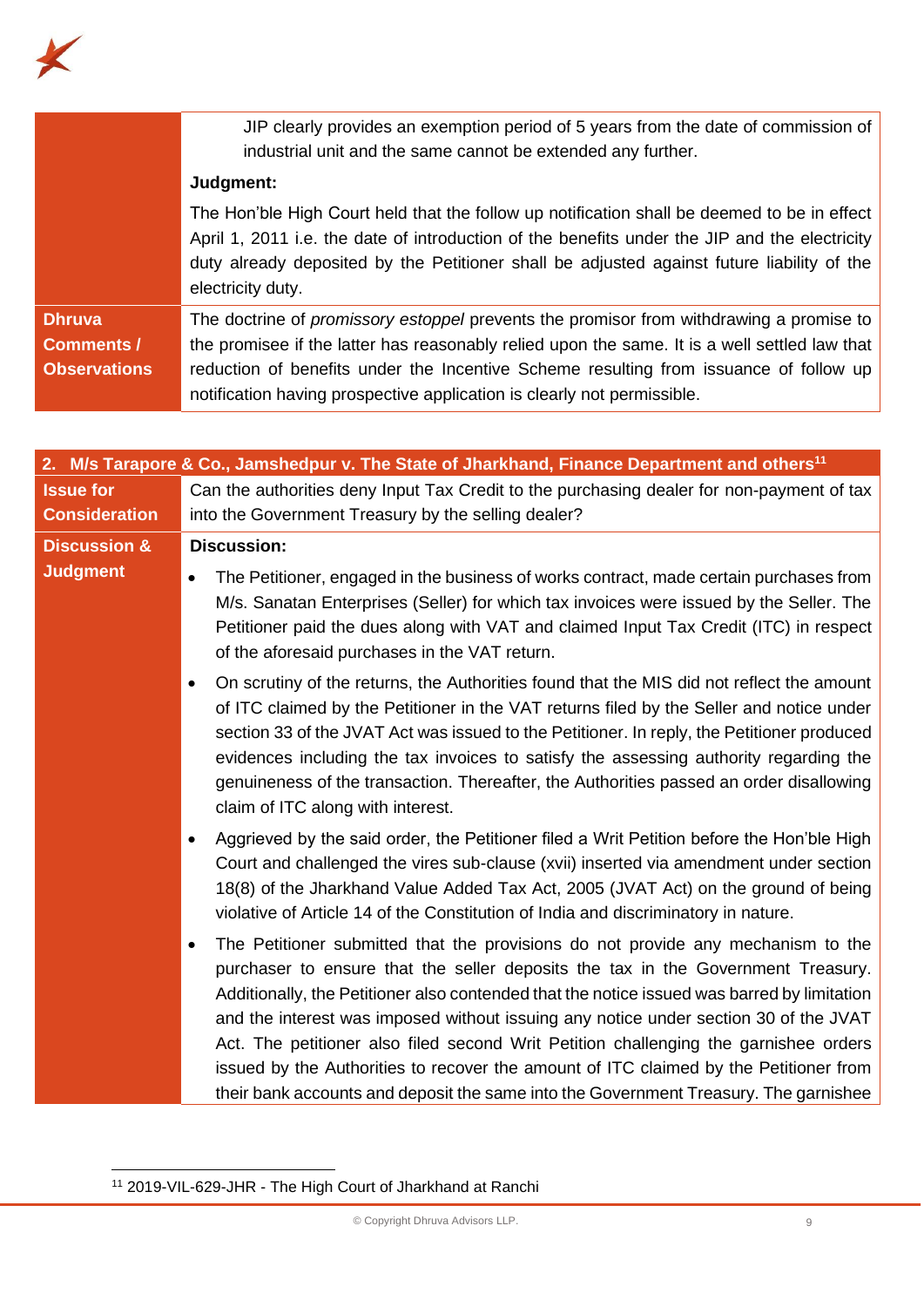

|                                                           | proceedings were executed, and the amount was withdrawn from the bank account of<br>the Petitioner.                                                                                                                                                                                                                                                                                                                |
|-----------------------------------------------------------|--------------------------------------------------------------------------------------------------------------------------------------------------------------------------------------------------------------------------------------------------------------------------------------------------------------------------------------------------------------------------------------------------------------------|
|                                                           | The Hon'ble High Court observed as under:                                                                                                                                                                                                                                                                                                                                                                          |
|                                                           | The Seller, in its submissions, had admitted that it failed to file the VAT return due<br>to unforeseen circumstances. Due to the lapse, the online portal was blocked<br>hindering the seller to file the return belatedly and pay the tax dues. The Petitioner<br>had acted in a bona fide manner in paying the VAT amount to the Seller and had<br>filed its return within time and claimed the applicable ITC; |
|                                                           | In absence of any mechanism to compel the Seller to file the return, it was not within<br>the competency of the Petitioner to compel the Seller to file the return on time and<br>deposit the tax collected in the Government Treasury. The Hon'ble High Court also<br>stated that the intent of the legislature cannot be to punish the dealer acting in bona<br>fide manner;                                     |
|                                                           | The Hon'ble High Court did not comment on the questions raised by the Petitioner<br>with regard to the vires of sub-clause (xvii) inserted via amendment under section<br>18(8) of the JVAT Act or limitation or defect of notice issued by the Authorities under<br>the JVAT Act.                                                                                                                                 |
|                                                           | Judgment:                                                                                                                                                                                                                                                                                                                                                                                                          |
|                                                           | The Hon'ble High Court allowed the Writ Petition and quashed the impugned order denying<br>the ITC to the Petitioner and further directed the Authorities to refund the amount realised<br>by way of garnishee proceedings.                                                                                                                                                                                        |
| <b>Dhruva</b><br><b>Comments /</b><br><b>Observations</b> | This judgment is line with the judgment pronounced by the Hon'ble Delhi High Court in<br>$\bullet$<br>the case of Commissioner of Trade & Taxes, Delhi and others v. Arise India Limited and<br>others <sup>12</sup> wherein it was held that ITC cannot be disallowed to a person due to default on<br>the part of the selling dealer. The SLP filed in the said matter stands dismissed by the<br>Supreme Court. |
|                                                           | Similar ITC matching provisions exist under the GST law wherein the ITC availed by a<br>registered person can be denied in case of mismatch between the ITC availed as per<br>GSTR-3B and the amount reflected in the GSTR-2A. It shall be interesting to see<br>whether Writs on similar grounds are placed before the Courts to challenge the denial<br>of ITC in case of mismatch.                              |

<sup>12</sup> TS-314-HC-2017-VAT – The Hon'ble High Court of Delhi